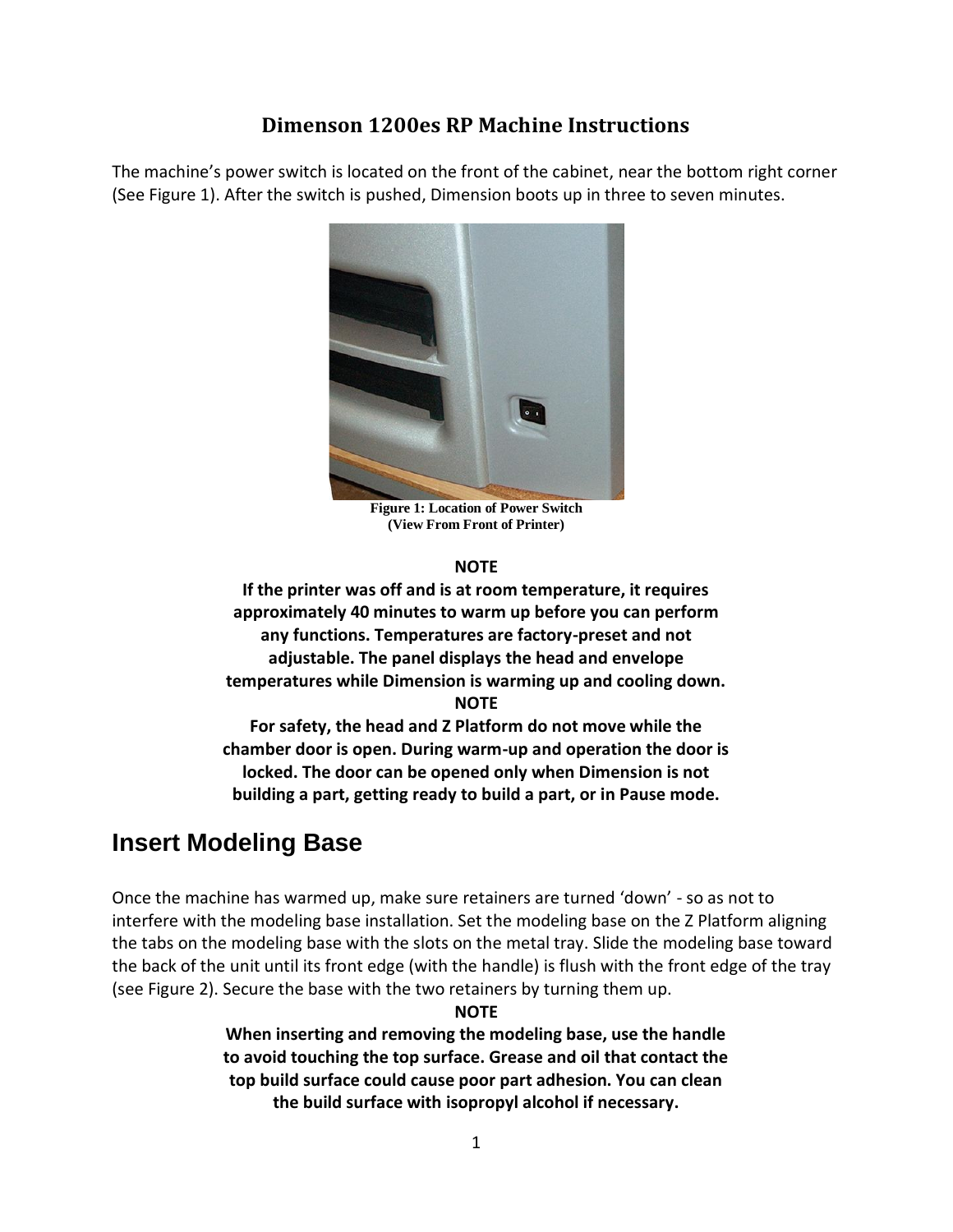

**Figure 2: Inserting a modeling base**

# **Sending Your CAD File to the System**

This section describes the procedures used for sending your own

CAD files to Dimension.

**Send a "job" to Dimension:**

1. Create an STL file with your CAD software.

2. Click on the CatalystEX icon on the desktop of your PC. The

CatalystEX main window opens (see Figure 3).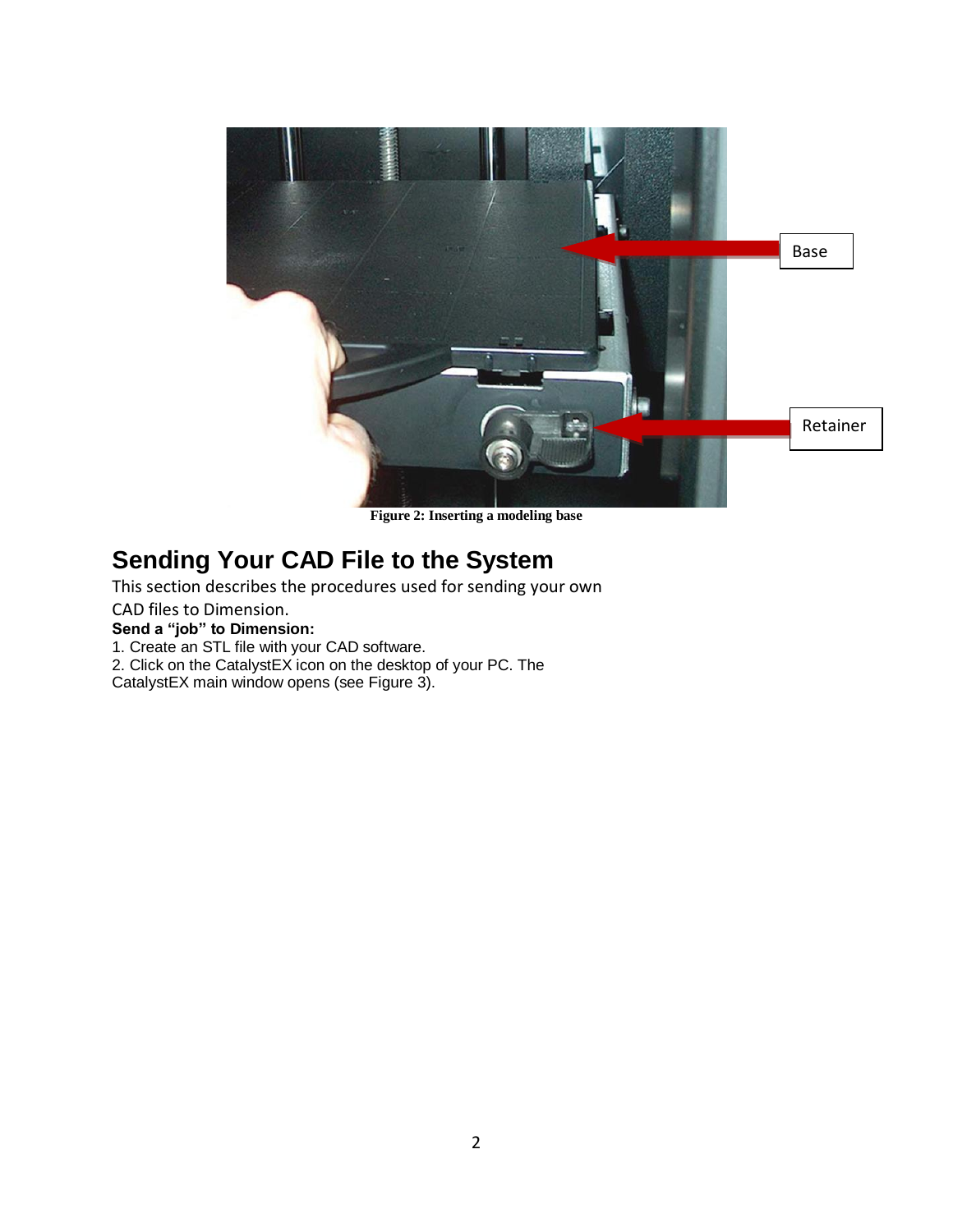| $  $ $\Box$ $ $ $\times$ $ $<br><b>E</b> CatalystEX<br>File View Tools Help |                                                                 |                                                                                                                                |                                                                                                                                                                                                  |                                                                                                                                                                                                                                                                                                                                                                                                                                                                                                                                                                                                                                      |
|-----------------------------------------------------------------------------|-----------------------------------------------------------------|--------------------------------------------------------------------------------------------------------------------------------|--------------------------------------------------------------------------------------------------------------------------------------------------------------------------------------------------|--------------------------------------------------------------------------------------------------------------------------------------------------------------------------------------------------------------------------------------------------------------------------------------------------------------------------------------------------------------------------------------------------------------------------------------------------------------------------------------------------------------------------------------------------------------------------------------------------------------------------------------|
| General                                                                     | Orientation<br>Pack                                             | Printer Status<br><b>Printer Services</b>                                                                                      | $\triangle$                                                                                                                                                                                      | Dynamic Help                                                                                                                                                                                                                                                                                                                                                                                                                                                                                                                                                                                                                         |
| Name:<br>Material:<br>Status:<br>Elapsed time:<br>Time remaining:           | Modeler (Dimension SST 1200ES)<br>Model:<br><b>Disconnected</b> | $\vert \cdot \vert$<br>Support:                                                                                                | Manage 3D Printers                                                                                                                                                                               | Getting Started<br>Welcome to Dimension and CatalystEX<br><b>File Types and Processing</b><br>Orientation and View<br>Menu Bar<br><b>Tabbed Interface</b><br>Printer 'Build' Properties<br>Printer Type<br>Packs<br><b>Process and Print Buttons</b><br>$\circ$ $\circ$<br>œ.                                                                                                                                                                                                                                                                                                                                                        |
| STL Size                                                                    | X: 0.0<br>Y: 0.0<br>Z: 0.0                                      | Properties<br>Layer resolution:<br>Model interior:<br>Support fill:<br>Number of copies:<br>STL units:<br>STL scale:<br>Add to | $\blacktriangledown$<br>0.0100<br>$\overline{\phantom{a}}$<br>Solid - normal<br>$\overline{\phantom{0}}$<br>Sparse<br>곡<br>l1.<br>$\overline{\phantom{a}}$<br>inches<br>1.000<br>Print<br>Cancel | CatalystEX 3.0<br><b>Welcome to Dimension and</b><br>CatalystEX<br>Dimension is the first 3D printer<br>designed with ultimate simplicity<br>in mind. Dimension enables you<br>to build parts quickly, even if<br>vou have never used a 3D<br>printer before. It has an easy-<br>to-read display panel, that<br>prompts you to press a few<br>keys, to get you modeling<br>quickly.<br>CatalystEX is an intuitive, user-<br>friendly application designed to<br>interface with Dimension 3D<br>printers. It allows you to quickly<br>and easily open a 3D drawing of<br>a part, prepare the drawing for<br>print, and send the print |
| Ready                                                                       |                                                                 | Pack                                                                                                                           |                                                                                                                                                                                                  | command to create the nart.<br>$\blacksquare$<br>٠                                                                                                                                                                                                                                                                                                                                                                                                                                                                                                                                                                                   |

**Figure 3: CatalystEX main window**

- 3. From the **File** menu, click **Open**.
- 4. Select and Open an STL file produced with your CAD software.
- 5. Choose one of several options for printing your part. From the
- General Tab:

#### **NOTE**

### **For detailed information about the many file processing options available in CatalystEX, refer to the CatalystEX Help files.**

• Click 'Print' to have CatalystEX process your part and

immediately send it to your Dimension for printing.

...OR...

• Click 'Pack' to have CatalystEX process the part for

printing, but not send the part to your Dimension... send

the part to the printer later as part of a pack (from the Pack Tab).

Regardless of how you choose to prepare your file for printing, the end result will be the same. CatalystEX will process the STL file into a CMB file. It is the CMB file that CatalystEX will send to the Dimension printer to create your part.

### **NOTE**

### **For more information about STL files, CMB files, part orientation, modeling envelope placement, print 'job' efficiency, and other print controls refer to the CatalystEX Help file.**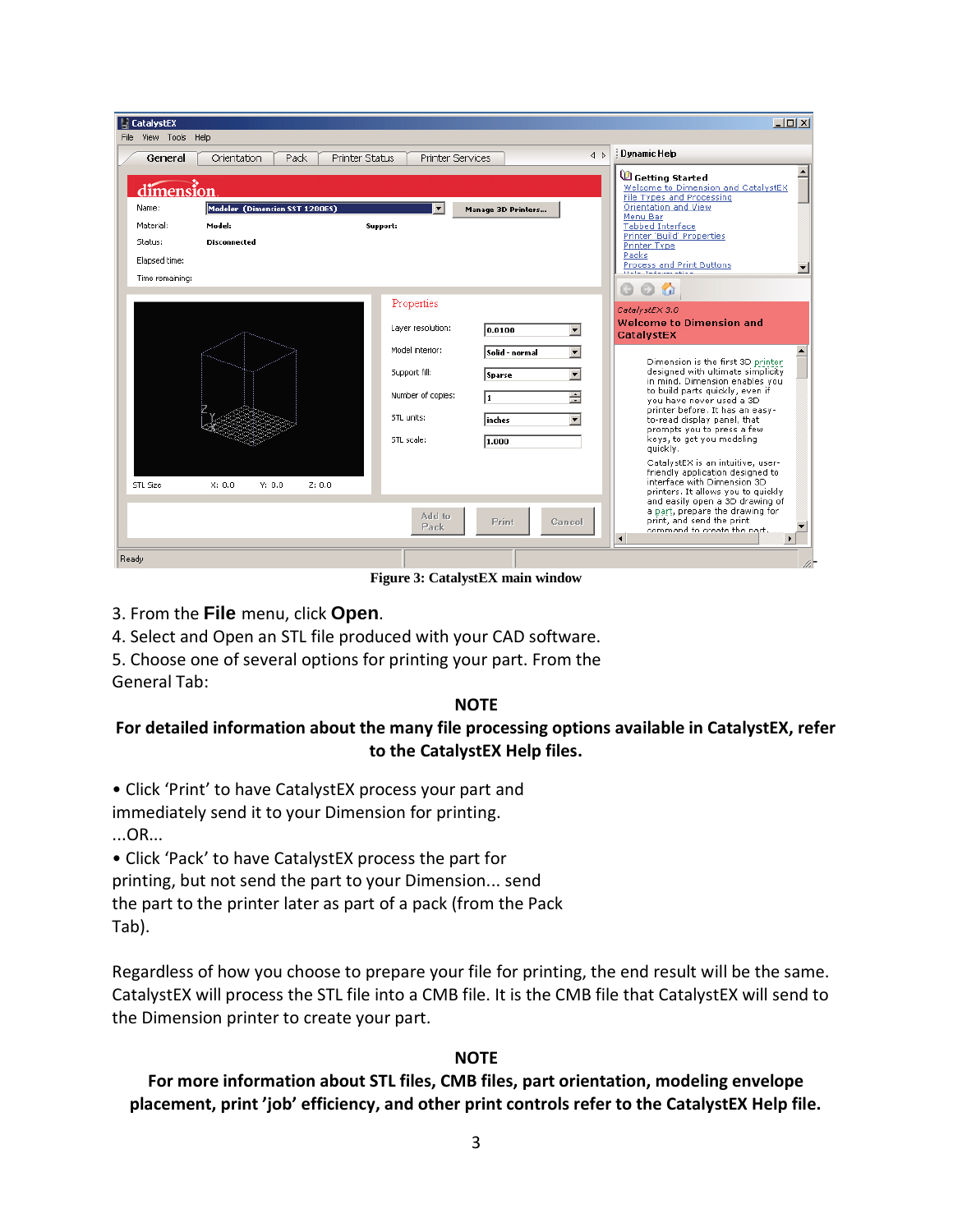# **The Display Panel During Build:**

The top two lines of the display panel show printer-status messages (see Figure 4). The bottom line of the panel shows the material amounts remaining in the cartridges.



**Figure 4: Display panel during build**

# **Chamber Lights**

When a part starts to build, the chamber lights are automatically ON. You can toggle lights ON or OFF through the Display Panel. You can also turn the light on continuously. Go to the **Idle** or **Ready to Build** mode. Press **Maintenance** and then press **Next** until **Setup Maintenance** is displayed. Press **Lights Always**. The light will remain ON until the system is powered OFF.

# **Pausing Build**

While building a part, you may want to pause the operation - e.g, to allow for replacement of a material cartridge. To pause the build operation at any time, press **Pause**.

### **NOTE**

**When the build process is paused, Dimension completes the current tool path before pausing. This may take several minutes.**

# **Resuming Build from Pause Mode**

If you have pressed **Pause**, and are ready to resume building the part, press **Resume**. Dimension resumes modeling.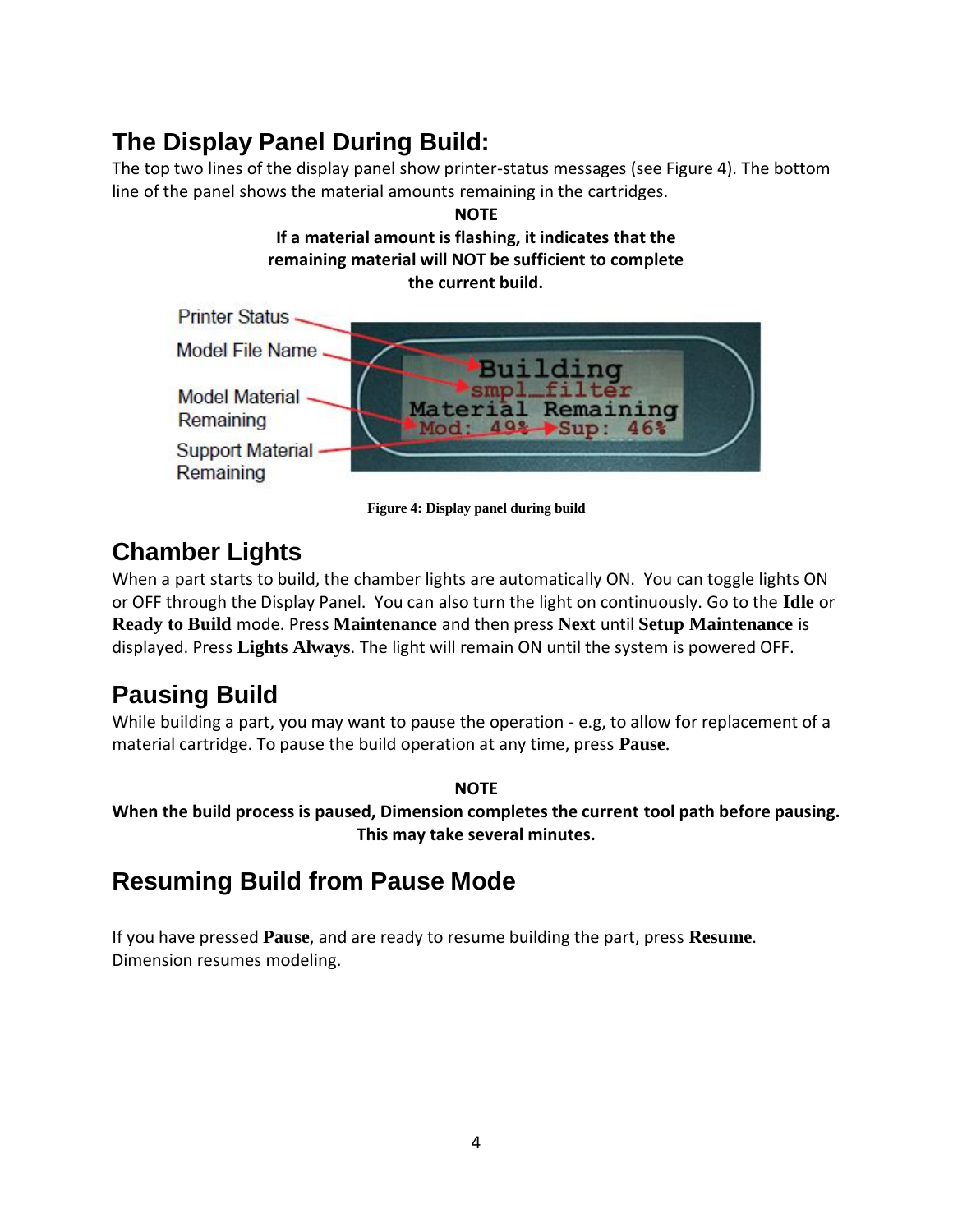# **Canceling a Job**

You can cancel a job at any time while the part is building.

# **Cancel a job:**

- 1. Press **Pause**.
- 2. Once Dimension stops building, press **Cancel Build**. The panel displays Are you sure?
- 3. Press **Yes**. The panel displays Build Stopped followed by the part name.
- 4. The panel prompts you to remove the part and replace the modeling base. Once
- the chamber door has been opened and closed, the panel asks: Part Removed?
- 5. Press **Yes** only after removing the part

### **CAUTION**



If you press Yes before removing the part, the system can be damaged and a service call will be required.

# **Removing a Completed Part**

When the part has completed, the panel displays Completed Build, and the file's name. It also shows Remove Part and Replace Modeling Base.

# **Remove a completed part from the Dimension system:**

- 1. Open the modeling chamber door.
- 2. Release the modeling base retainers and pull the modeling base towards you, out of the tray guides.
- 3. Insert a new modeling base.
- 4. Close the modeling chamber door.

5. After you have opened and closed the door, the panel displays Part Removed? only after removing the part, press Yes.

• After you press Yes, the panel displays the status as Ready to Build for the next part in the queue.

# **Remove a completed part from the modeling base:**

1. After removing the base from the printer, firmly flex the modeling base back and forth with your hands to loosen the part. From best results, flex the modeling base front-right to back-left.

# **CAUTION**

### **If you press Yes before removing the part, the system can be damaged and a service call will be required.**

# **CAUTION**

**The system can be damaged if your answer Yes and the part has not been removed!**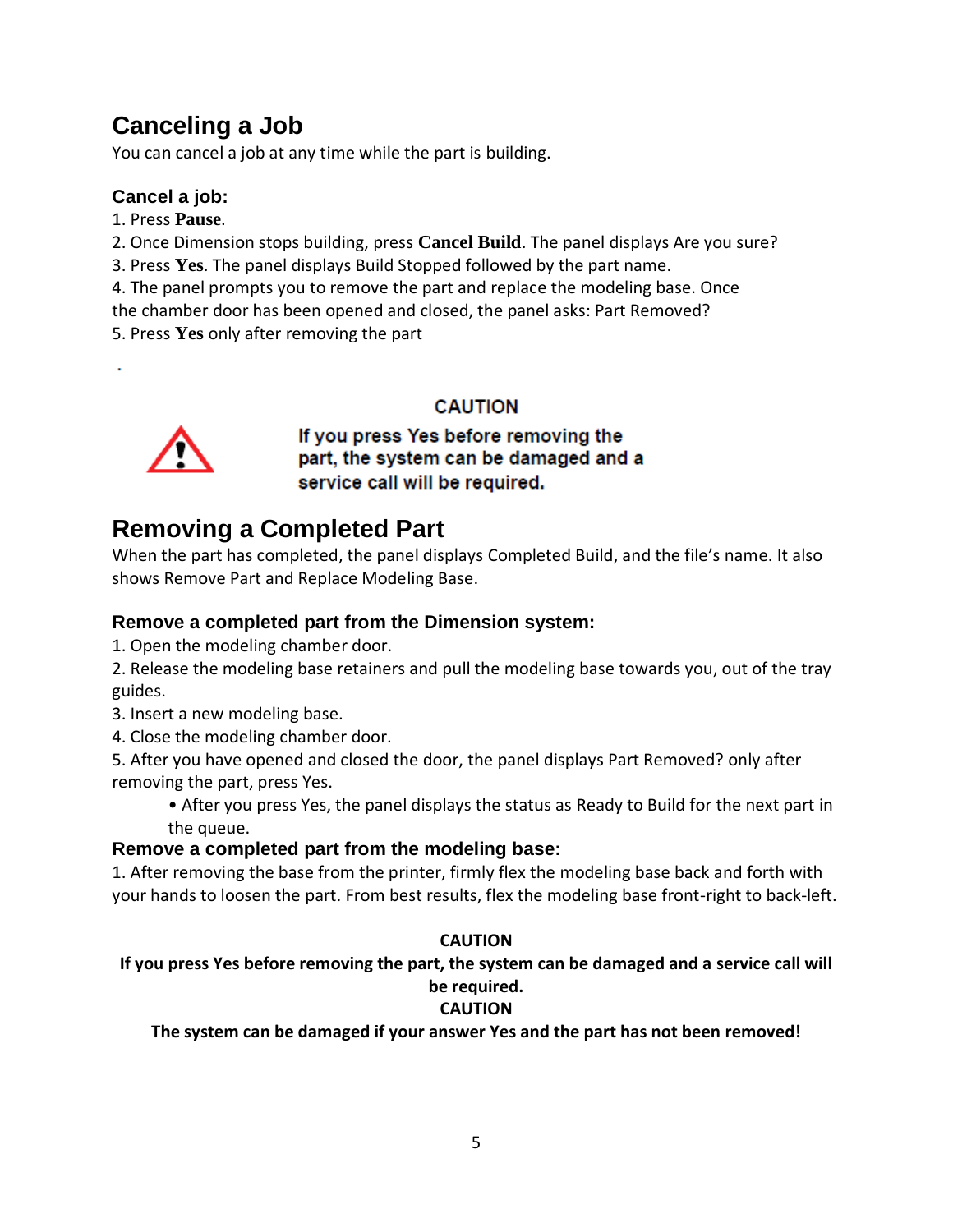2. Pull the part off the base or use a putty knife to pry the part completely off.

#### **NOTE**

#### **Supports are much easier to remove when the modeling base is still warm.**

### **Empty Purge Container**

The black, plastic purge container is attached to the right side of the modeling envelope rear wall (see Figure 5).



**Figure 5 Purge container location.**

#### **NOTE A full purge container may impact part quality.**

1. Remove the purge container by grasping it and pushing it upward to release it from its three mounts.

2. Pull the container towards you and out of the chamber.

3. Empty the container and reinstall on 3 mounts.

# **Removing Support Material**

Dimension SST uses soluble supports - a water-based solution designed to allow you to simply wash away the support material. Your part is left smooth and clean with the fine details intact. The soluble support material can be removed by hand with relative ease, but is designed to be dissolved off of your parts for hands-free part finishing.

1. Place the part in the rack at the top of the machine (see Figure 6). Multiple parts can be loaded in the tank as long as they fit and can be properly submerged.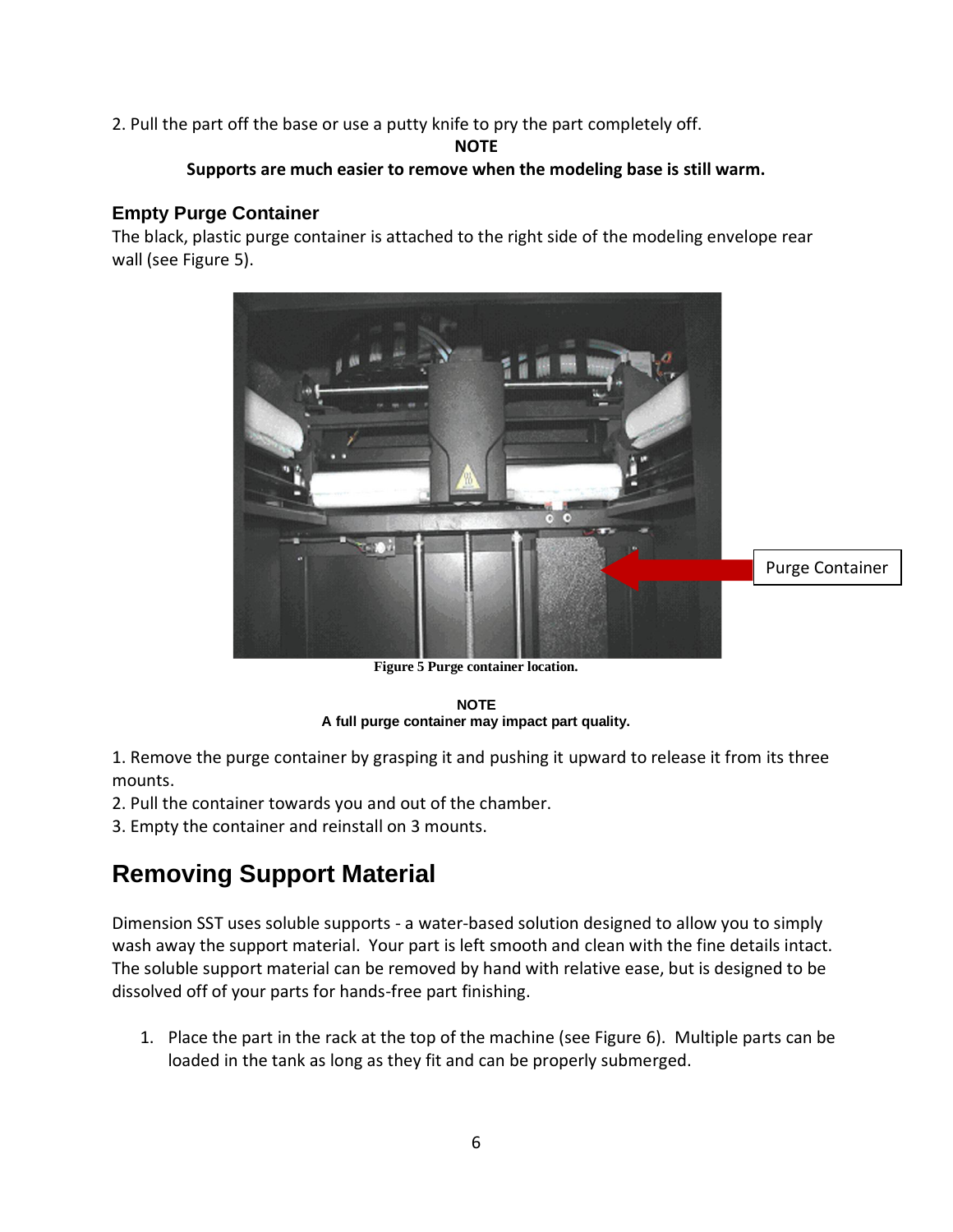#### **Caution**

### **Make sure the tank does not overfill when submerging the part. If the tank overfills then use paper towels and a mop to clean up the spill.**



**Figure 6: Tray in soluble support material removal tank.**

- 2. Turn unit the red power switch on.
- 3. Press the down arrow on the controller to start the 4 hour cycle for cleaning the part (see Figure 7).



4. Once the cycle is clean, rinse the part in the sink in the lab.

If you notice a brown discoloration, this indicates that the solution in the tank needs replacing. Please contact Dr. Tuttle or Bob Mackie to have the solution replaced. Also, if the solution level is low, please contact Dr. Tuttle or Bob Mackie to have the unit filled.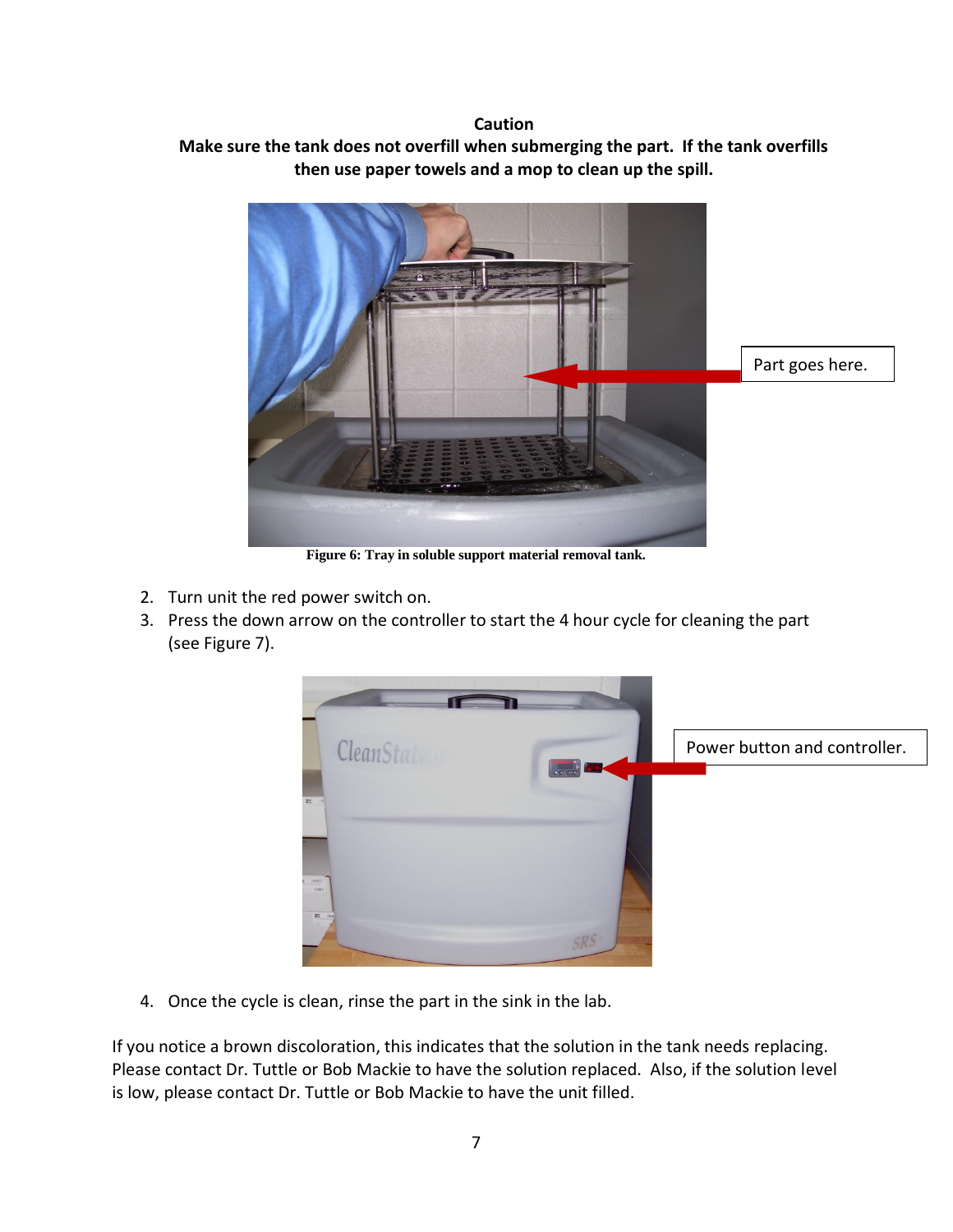# **Loading Material**

Material cartridges are factory packaged in a box and an anti-static, moisture-proof bag to preserve shelf life. Material will stay humidity free inside the cartridge for at least 30 days after opening. Shelf life is more than one year if the cartridge package remains sealed.

### **Load material cartridges:**

- 1. Remove packaging.
- 2. Remove the red sealing plug from the cartridge: (see Figure 8)

**NOTE**

### **Plug must be removed before cartridge can be installed.**

- A. Turn the plug a quarter turn counter clockwise.
- B. Lift up the plug to remove it from the cartridge discard (or recycle) the plug.



**Figure 8: Remove red plug before loading** 3. Find the end of the material filament taped with a "flag".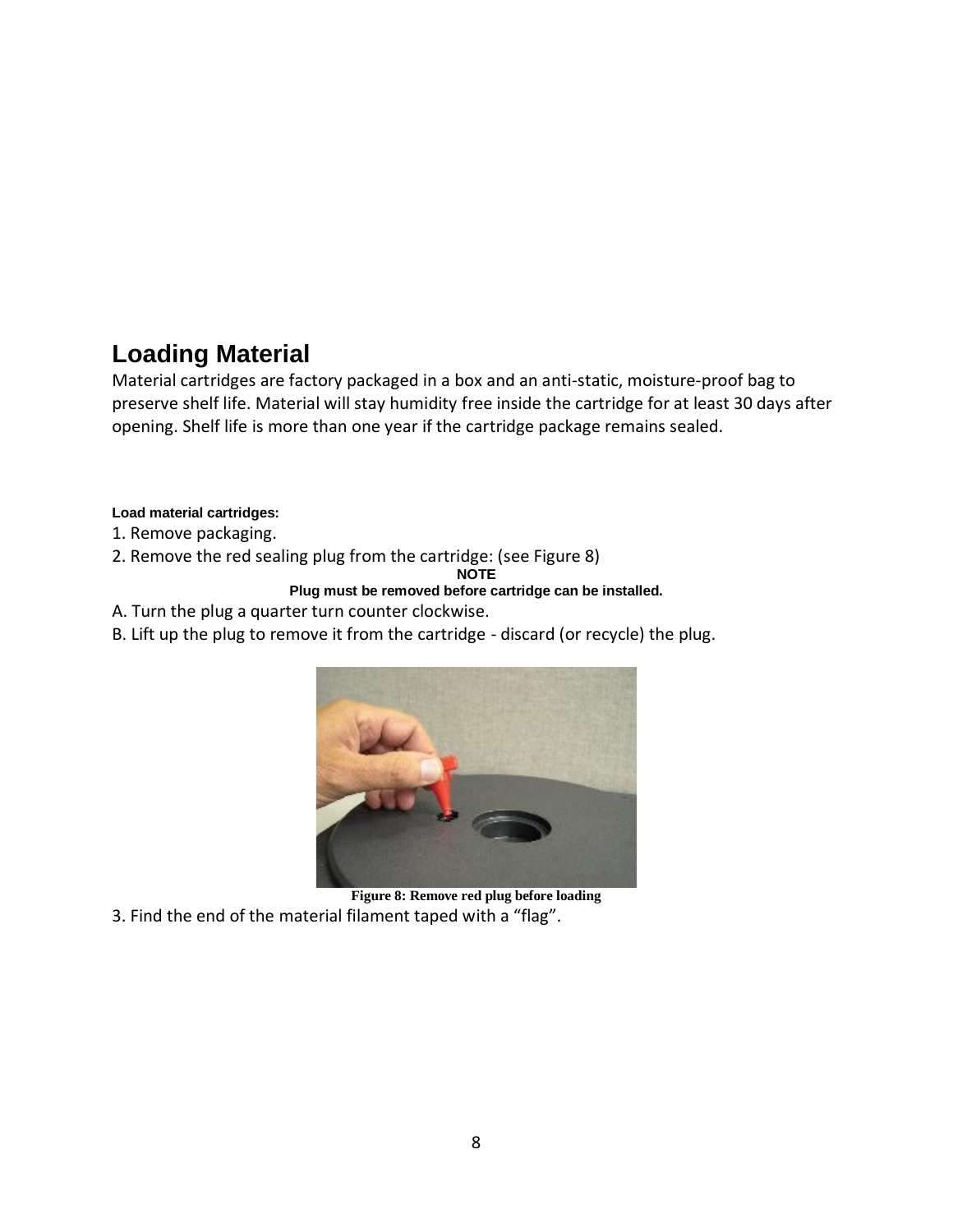

**Figure 8: Direction to move cartridge roller**

4. Move the filament out of cartridge using the pinch roller to expose about 12 inches of material. You should easily be able to move the material out (See Figure 8).

**NOTE**

### **The above step makes sure that the filament will feed freely from the spool.**

5. With a cutter, snip the filament  $\frac{1}{2}$ " from the end of the cartridge (See Figure 8).

### **CAUTION**

**Be careful when touching the pinch roller on the side of the cartridge. If you roll it backwards, you could draw the material into the cartridge (see Figure 7 for the correct direction to move the cartridgeroller). If this occurs, there is no way to retrieve the filament without opening the cartridge and exposing the material to humidity, which reduces shelf life to a few days.**

6. If the printer is in **Idle**, press the **Load Material** button, which will be blinking.

7. Display will prompt with **Load Model - Replace Both Cartridges** (flashing).

8. Insert material cartridges into their appropriate slot from the front of the printer (Model material cartridge goes in the Top slot; Support material goes in the Bottom slot).

### **NOTE**

# **You might get the message, Cartridge Not Replaced Or Invalid. This occurs if you do not insert the new cartridges within 30 seconds. In this case the cartridge will not lock into its slot. You must press the Retry button before continuing the process.**

9. The panel will display **Material Load - Ready To Load.** Press **Load** to load model material. (Or, if the model material has been previously loaded, the panel will display **Load Support - Replacing Support.** Skip to Step 9.) Display with show percentage of material left in cartridge.

• Watch the model extrusion tip (see Figure 9) to see if material extrudes (purges) after loading. The panel will then display **Did Model Material Purge?**

• Press **Yes** (to continue) or **No** (to return to Load Material) as appropriate — or press **Purge Again** if you're unsure which to choose.

10. Next you are prompted with **Support Load - Ready to Load** (if not previously loaded)**.**  Press **Load** to load support material.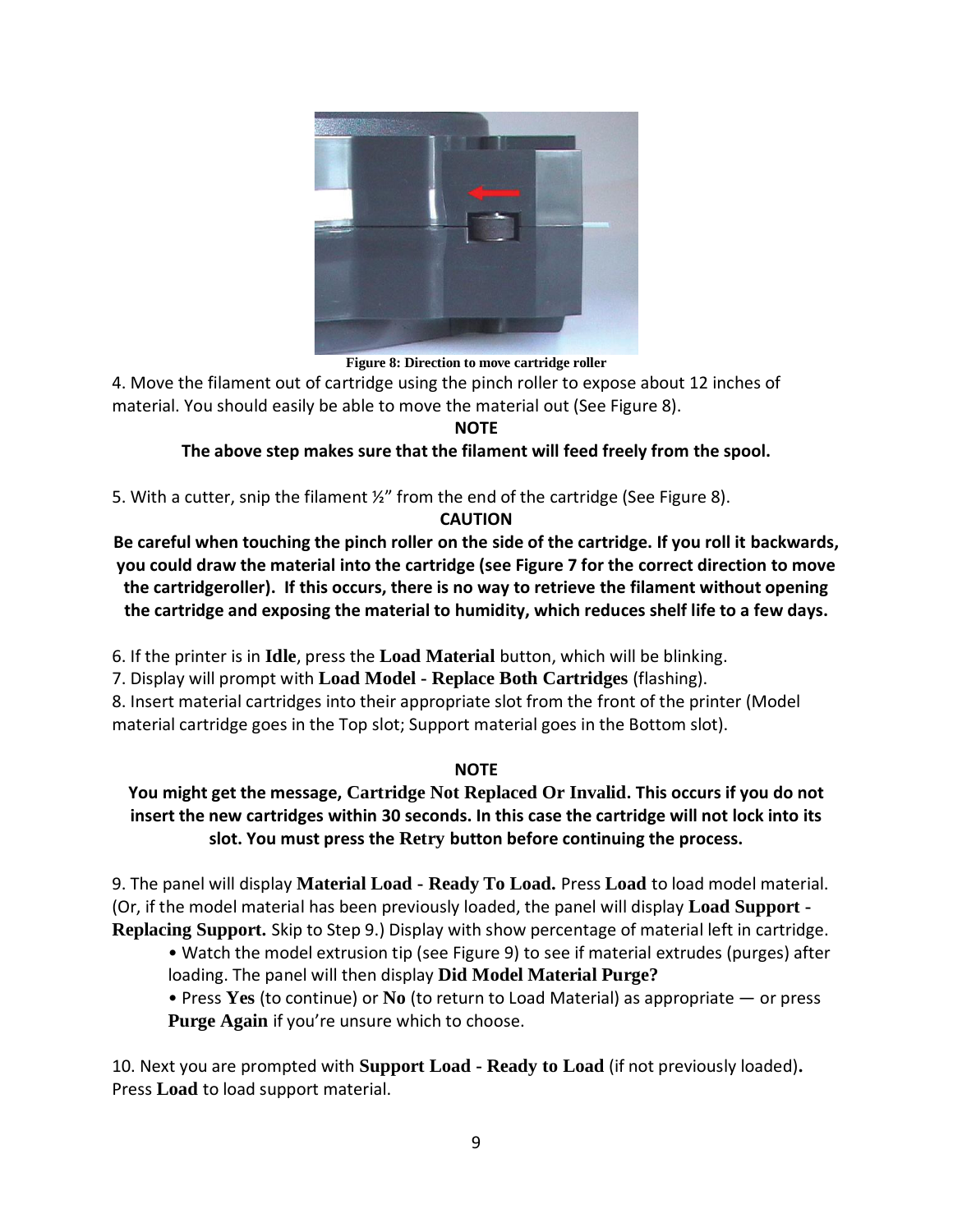• Watch the support extrusion tip (see Figure 9) to see if material extrudes (purges) after loading. The panel will then display **Did Support Material Purge?**

• Press **Yes** (to return the printer to the Ready to Build state) or **No** (to return to Load Material) as appropriate — or press **Purge Again** if you're unsure which to choose.



#### **NOTE**

**If the display shows Load Failed, press Retry. If load fails again, remove the cartridge, snip the material (See Figure 8), remove filament in the printer, and reinsert the cartridge.**

# **Unloading Material**

The model and support material cartridges may be replaced separately or at the same time. In idle-, load-, or build-related modes, the panel displays the percentage of material remaining in the cartridges. If the printer will be operating unattended for a long period, and the material level is getting low, you may want to replace the cartridges before starting a new part. Of course, you will also need to replace the cartridges when they are empty.

### **Unload material cartridges:**

### 1. From **Idle** (or **Ready To Build**), Press **Load Material**.

A. The panel displays **Load Material** and prompts with,**Replace model**?

- Press **Yes**. to unload the Model Material. The panel displays **Replacing model**.
- Press **No** if you do not wish to unload the model material.
- B. The panel then prompts with, **Replace support?**
	- Press **Yes**. to unload the Support Material. The panel displays **Replacing support**,
	- Press **No** if you do not wish to unload the support material.

C. After you have made the above choices, the panel displays **Unloading** for approximately 2 minutes (the selected materials will be unloaded from the extrusion head).

D. When unloading is complete, the panel will prompt you to remove a cartridge based upon your choices - i.e., **Replace Both Cartridges, Replace Model (Top) Cartridge, or Replace Support (Bottom) Cartridge**.